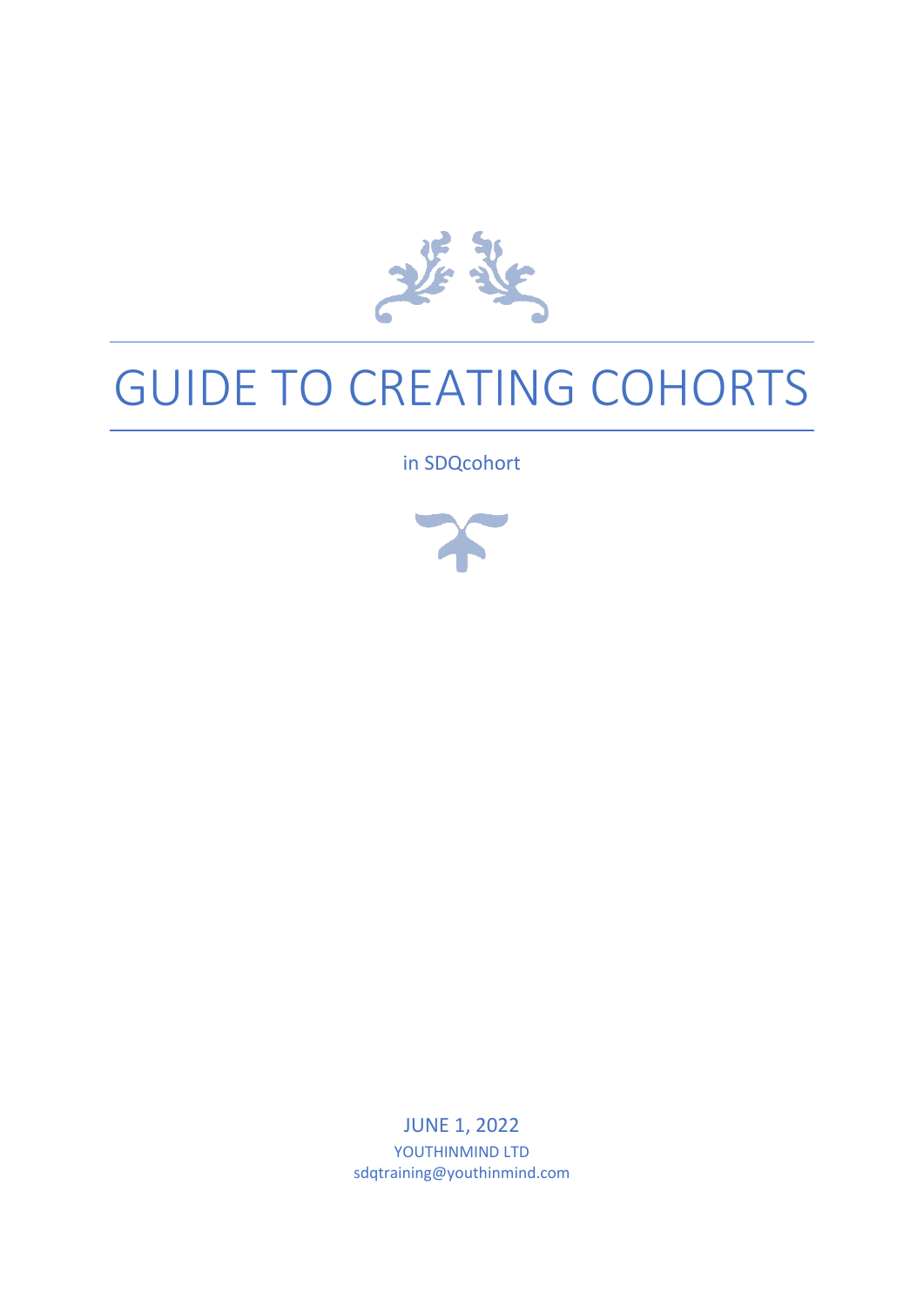

## **Introduction**

SDQcohort is a web-based application created and maintained by Youthinmind. A cohort may be a school class or year group, a clinic, patient or client list etc. A Persistent Individual Identifier (PlusIID) is assigned to each young person listed in the cohort, to which all SDQ assessment data is linked. It is entirely your decision as to the personal details you use to identify and match an individual to their PlusIID.

Compatible browsers include Chrome, FireFox, Microsoft Edge. This guide uses Chrome.

The Youthinmind team is grateful for your feedback on this User Guide. Let us know how we can improve this User Guide by emailing us at the sdqtraining@youthinmind.com email address.

# **Contents**

| For Large Additions, Copying Records or Renaming Cohorts - Import Method 6 |
|----------------------------------------------------------------------------|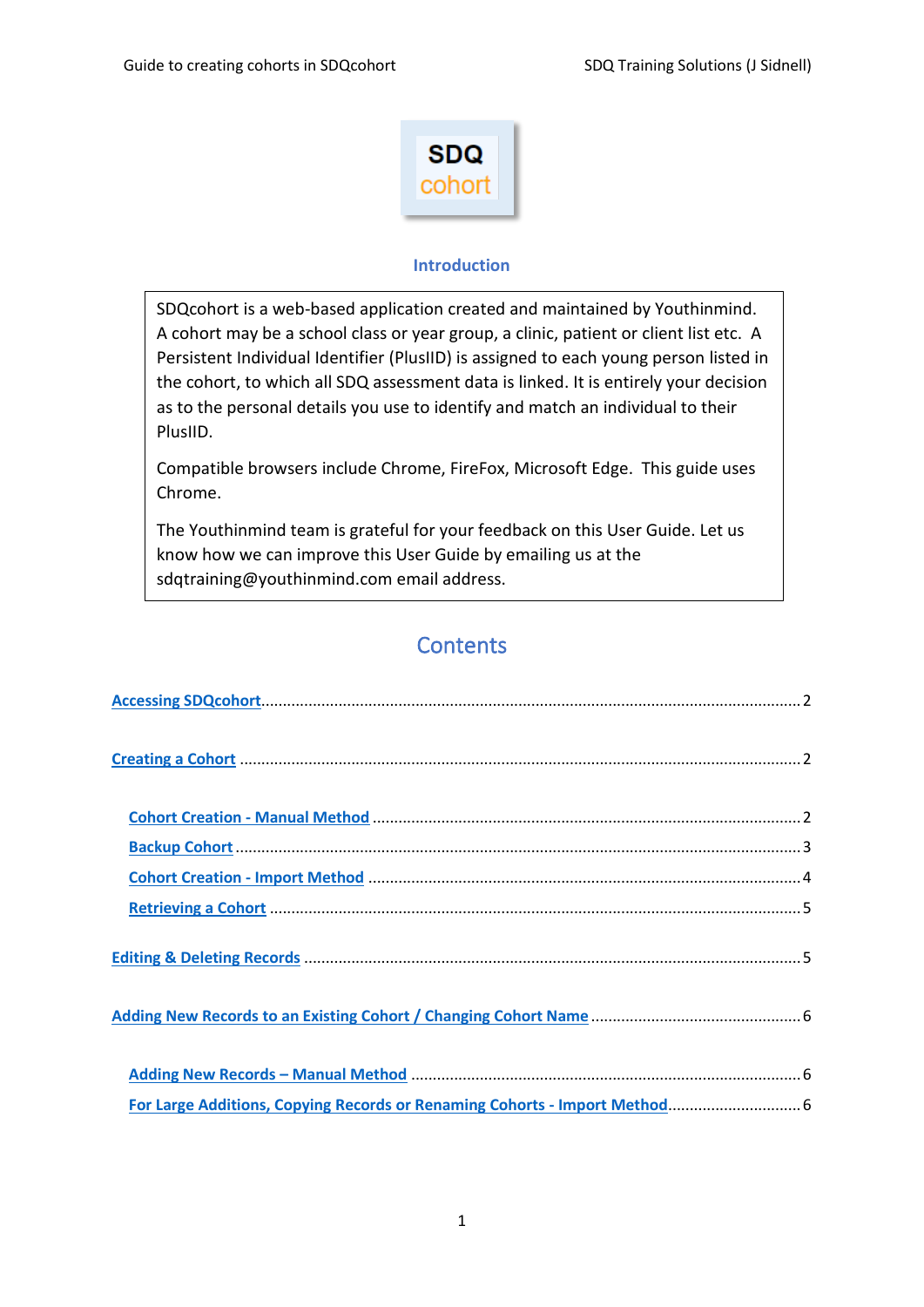# Accessing SDQcohort

<span id="page-2-0"></span>1. Login with your UserID and Password.

Click *hide* if you do not want your password displayed on screen.

| --       |                   |  |
|----------|-------------------|--|
| User ID: | Password:<br>hide |  |
|          |                   |  |

2. Click the *Check status* button*,* a tick signifies the login details are correct.

| ieck status |  |
|-------------|--|
|             |  |

# <span id="page-2-1"></span>Creating a Cohort

For small cohorts, or to add a new child to an existing cohort, we would advise using the **manual method**. For large cohorts (or for children with an existing PlusIID (system allocated, unique individual identifier)) use the **import method**.

Before you begin it is important to consider what to use for Details 1 (sort field) and Details 2 to help you identify each child/young person against their system allocated PlusIID. For data protection this information is encrypted within the system. Also, each cohort name is linked to the UserID login details. Therefore, only users with correct UserID, password and cohort name can access the cohort.



The default setting for the PlusIID is *Numerical* format (16 digits). A more memorable PlusIID in *Human friendly* format can be generated using the drop-down arrow before you start creating your cohort(s).

- Example of a Numerical PlusIID (default): 4559-6041-2502-9392
- Example of a Human Friendly PlusIID: enabled.bee.4579

## <span id="page-2-2"></span>Cohort Creation - Manual Method

1. Type the relevant information into Details 1 and Details 2 fields (remember Details 1 is the primary sort field).

|                               |                | Create record(s) |                                          |
|-------------------------------|----------------|------------------|------------------------------------------|
| Import a file.<br><b>SHOW</b> | 202<br>Details | Ben<br>Details   | Get new PlusIID<br>Clear row<br>Save row |

2. Click *Get new PlusIID.* Agree *OK, OK* to the two prompts. Click *Save row.*

3. After entering the first young person's details the system will ask for a cohort name. This acts as a key that only you will know; you will need to remember the exact format entered to retrieve the cohort in the future. It cannot be recovered as it is not stored on the system.

**INFORMATION:** As data processor, Youthinmind is not allowed to view personal data and we are not able to recover lost cohort names. This is to comply with data protection regulations. You should keep a copy of your cohort names in a secure place.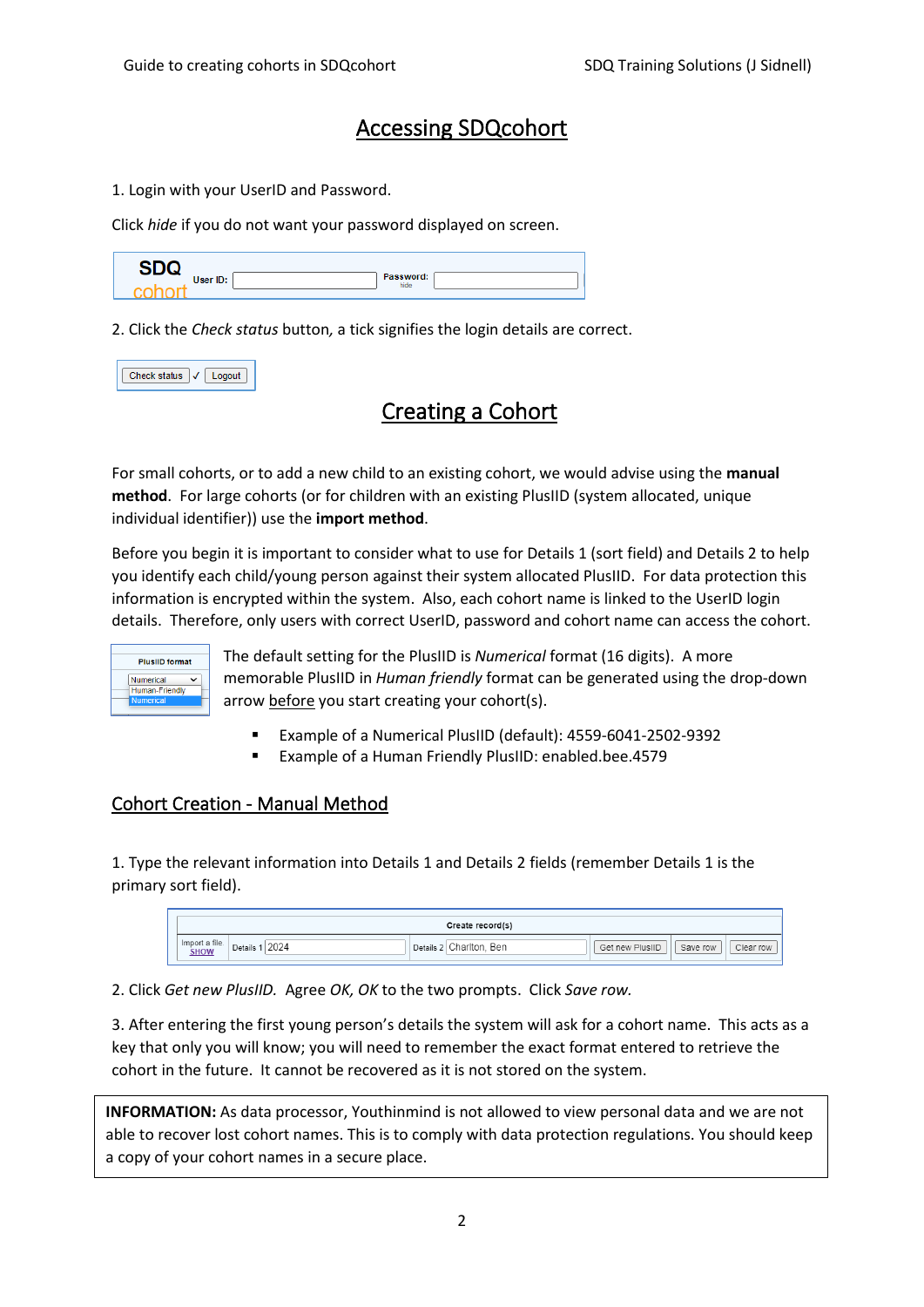4. After clicking OK the assigned cohort name appears in the *Cohort name* field. Additional records that you add will automatically be saved under this cohort name.

| sdqscore.org says<br>Cohort name<br>graduation.years |              | Remote cohort storage function<br>Note to those subject to European Union General Data Protection<br>Regulation (GDPR). The storage of strongly encrypted personal data<br>by us in a way that we cannot possibly decrypt it should qualify as "data<br>protection by design". If you have any reservations about our approach.<br>please contact us or do not use this application.<br>Note to users of this remote cohort storage function.<br>If you forget your cohort name, we have no way whatsoever of advising<br>you of it. It is not possible to decrypt or identify your cohort without the<br>EXACT cohort name and UserID (including capitalisation)! We<br>recommend you manually record all details to permit recovery, as well |
|------------------------------------------------------|--------------|------------------------------------------------------------------------------------------------------------------------------------------------------------------------------------------------------------------------------------------------------------------------------------------------------------------------------------------------------------------------------------------------------------------------------------------------------------------------------------------------------------------------------------------------------------------------------------------------------------------------------------------------------------------------------------------------------------------------------------------------|
|                                                      | OK<br>Cancel | Cohort name: graduation.years<br>VV Load remote cohort                                                                                                                                                                                                                                                                                                                                                                                                                                                                                                                                                                                                                                                                                         |

5. The first record now appears in row 1 of the cohort (this order will change as you add more records - numerical order precedes alphabetical order).

| Details | $\cdot$ betails $\sim$ | PlusIID           | Edit i | <b>SDQPlus</b>      | Vis            | Rpt | <i>C</i> omplete | Recent |
|---------|------------------------|-------------------|--------|---------------------|----------------|-----|------------------|--------|
| 2024    | Charlton, Ben          | sought.liver.5053 |        | SDQ <sup>plus</sup> | $\circledcirc$ | Rpt | N/A              | N/A    |

6. Continue to add children's details to the cohort as described in steps 1 & 2.

| M | $N \parallel$  | Details 1<br>$\overline{}$ | Details 2     | PlusIID             | Edit                  | SDQ <sup>plus</sup> | Vis            | Rpt | Complete<br>$\overline{\phantom{a}}$ | Recent |
|---|----------------|----------------------------|---------------|---------------------|-----------------------|---------------------|----------------|-----|--------------------------------------|--------|
| ø |                | 2023                       | Burgess, Andy | 6784-0444-7285-7195 | $\tilde{\phantom{a}}$ | SDQ <sup>plus</sup> | $\circledcirc$ | Rpt | N/A                                  | N/A    |
| M | 2 <sub>1</sub> | 2024                       | Best, Georgia | smart.tadpole.943   | $\lambda$             | SDQ <sup>plus</sup> | $\circledcirc$ | Rpt | N/A                                  | N/A    |
| Ø | 3              | 2024                       | Best, Gina    | 1551-0597-8191-8043 | $\lambda$             | SDQ <sup>plus</sup> | $\circledcirc$ | Rpt | N/A                                  | N/A    |
| И | $\vert$        | 2024                       | Charlton, Ben | sought.liver.5053   | $\checkmark$          | SDQ <sup>plus</sup> | $\circledcirc$ | Rpt | N/A                                  | N/A    |

7. This method can also be used to add children to an existing cohort (just make sure you load the cohort first (see page 5 *Retrieving a Cohort*)).

## <span id="page-3-0"></span>Backup Cohort

Backup cohort 1. Before logging out, it is very important that you use the *Backup cohort* tool and download the Backup spreadsheet detailing the PlusIIDs against the details entered. Once allocated a PlusIID must be retained to ensure that a child's SDQ results are not lost.

2. The Backup spreadsheet also records the UserID and cohort name within the filename. It is not saved on the system, so store it safely on your own device.



The backups can be used to import records into other cohorts or to rebuild cohorts if you accidentally delete a record.



3. If you add additional records to an existing cohort always remember to backup before you logout. A warning message reminds you of this on logout. If you are confident you have a record of all the PlusIIDs in the cohort click *OK*.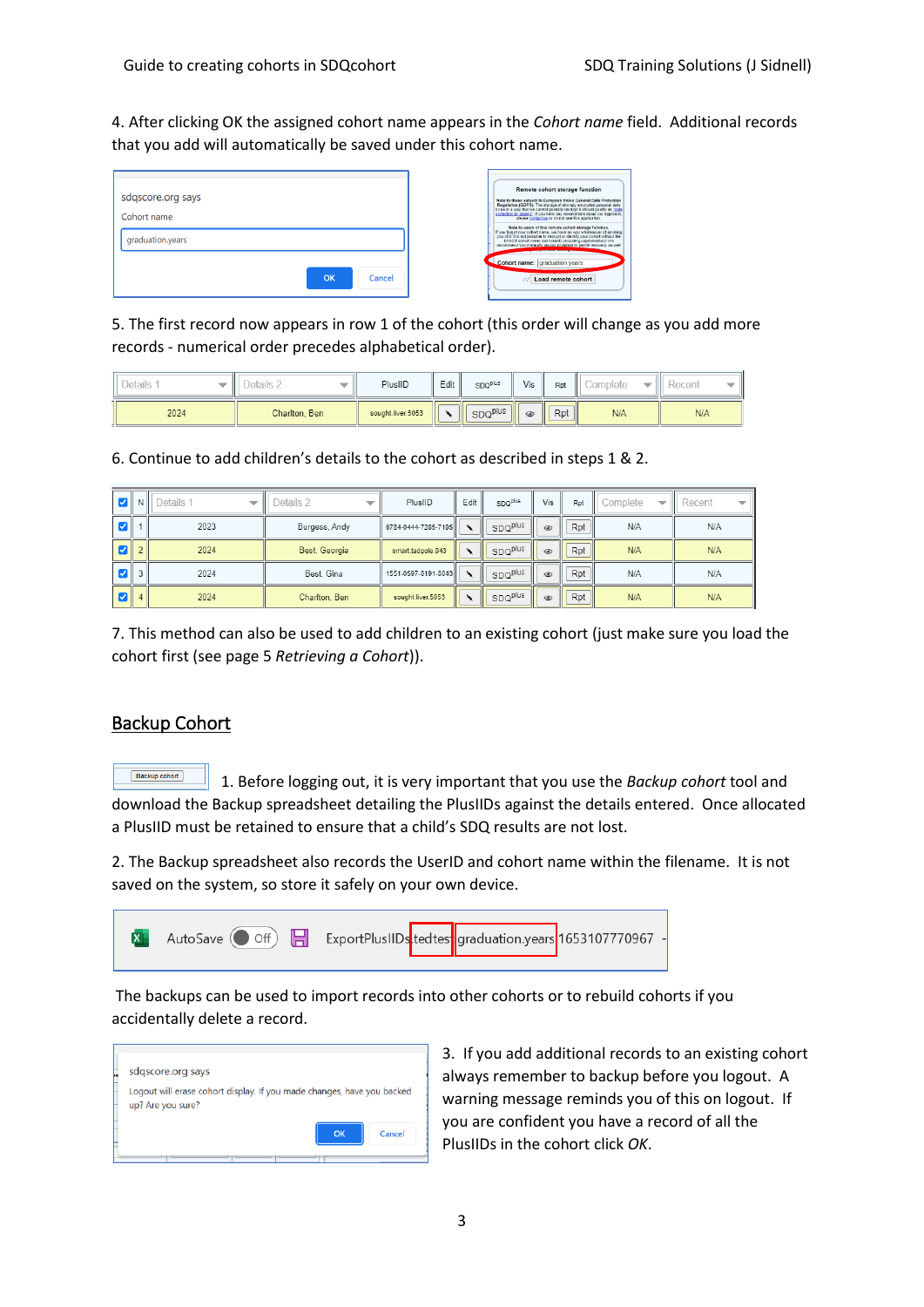## <span id="page-4-0"></span>Cohort Creation - Import Method

1. Prepare the spreadsheet (must be xlsx file e.g., Excel or Google sheets) that will be imported. You must use the headings, **Field0** and **Field1** in columns A and B respectively. Exact formatting is required, i.e., capital F, no space between the d and the number, otherwise the import will not load. Only use sheet 1 (additional worksheets will not import).

| <b>x</b>        | $AutoSave$ $Of$          | н                                     |                    | $Yr7a-c Saved$      |             |      |
|-----------------|--------------------------|---------------------------------------|--------------------|---------------------|-------------|------|
|                 | File<br>Home             | Insert                                | Page Layout        |                     | Formulas    | Data |
|                 |                          | х                                     | Calibri            |                     | ~11         | A    |
|                 | Paste                    | Li de                                 | B<br>$\mathcal{I}$ |                     | U - ⊞ - Ø - |      |
|                 |                          | ⊲                                     |                    |                     |             |      |
|                 | Undo                     | Clipboard<br>心                        |                    | Font                |             |      |
| C <sub>32</sub> |                          | $\mathsf{v}$ : $\times$ $\mathsf{v}$  | fx                 |                     |             |      |
|                 |                          |                                       |                    |                     |             |      |
|                 |                          |                                       |                    |                     |             |      |
|                 | $\overline{A}$           | B                                     |                    |                     | C           |      |
| 1               | <b>Field<sub>0</sub></b> | Field1                                |                    | <b>PlusIID</b>      |             |      |
| $\overline{2}$  | Y7A                      | Robson, Bryan                         |                    |                     |             |      |
| $\overline{3}$  | Y7B                      | Clark, Jane                           |                    |                     |             |      |
| $\overline{4}$  | Y7B                      | Kroos, Pip                            |                    |                     |             |      |
| 5               | Y7C                      | Ruben, Gabrielle                      |                    |                     |             |      |
| 6               | Y7A                      | Brown, Jack                           |                    | 1566-2345-2345-5678 |             |      |
| $\overline{7}$  | Y7A                      | Ramirez, Jose                         |                    | 9295-5843-9684-7714 |             |      |
| 8               | Y7C                      | Mendy, Shandy                         |                    |                     |             |      |
| $\overline{9}$  | Y7B                      | Guardiola, Dexter                     |                    |                     |             |      |
| 10              | Y7B                      | Fedra, Rio                            |                    |                     |             |      |
| 11              | Y7A                      | Fergerson, Alison                     |                    |                     |             |      |
| 12              | Y7A                      | Maxwell, Jonte                        |                    |                     |             |      |
| 13              | Y7A                      | <b>Bruyne, Marvin</b>                 |                    |                     |             |      |
| 14              | Y7A                      | Davies, Menna                         |                    |                     |             |      |
| 15<br>16        | Y7A<br>Y7A               | James, Viola<br><b>Bennett, Avril</b> |                    |                     |             |      |
| 17              | Y7B                      | Johnson, Ricky-Joe                    |                    |                     |             |      |
| 18              | Y7B                      | Marvin, Frank                         |                    |                     |             |      |
|                 | $11 - 10$                | للمستند                               |                    |                     |             |      |

Field0 is the sort field (appears as Details 1 within SDQcohort) – numbers precede letters.

#### Existing PlusIID?

In the example screenshot two children (rows 6 & 7) have existing PlusIIDs. These have been recorded (exact formatting) under the heading PlusIID in column C. This ensures that they retain their PlusIID and any stored SDQ assessment data.

If there are no existing PlusIIDs you do not need to include this heading in column C.

- 2. Save and close the spreadsheet.
- 3. Login to the SDQcohort application with your UserID and Password.
- 4. Click *import a file.* Click *Choose file (*or *browse* if using FireFox*).*

|                               |           | Create record(s)                                |
|-------------------------------|-----------|-------------------------------------------------|
| Import a file.<br><b>SHOW</b> | Details 1 | Details 2                                       |
|                               |           | Import xlsx file   Choose file   No file chosen |
|                               |           |                                                 |

5. Locate the prepared spreadsheet and double right click on the filename to import into SDQcohort.

6. Type the cohort's name into the *Cohort name* field and click *OK.* This acts as a key that only you will know; you will need to remember the exact format entered to retrieve the cohort in the future. It cannot be recovered as it is not stored on the system (see *Information* on page 2).

| Cohort name<br>$\sim$<br>truroschool-yr7<br>OK<br>Cancel | sdqscore.org says |  |
|----------------------------------------------------------|-------------------|--|
|                                                          |                   |  |
|                                                          |                   |  |

7. When the cohort has fully loaded click the *Save imported cohort* button to save the records.

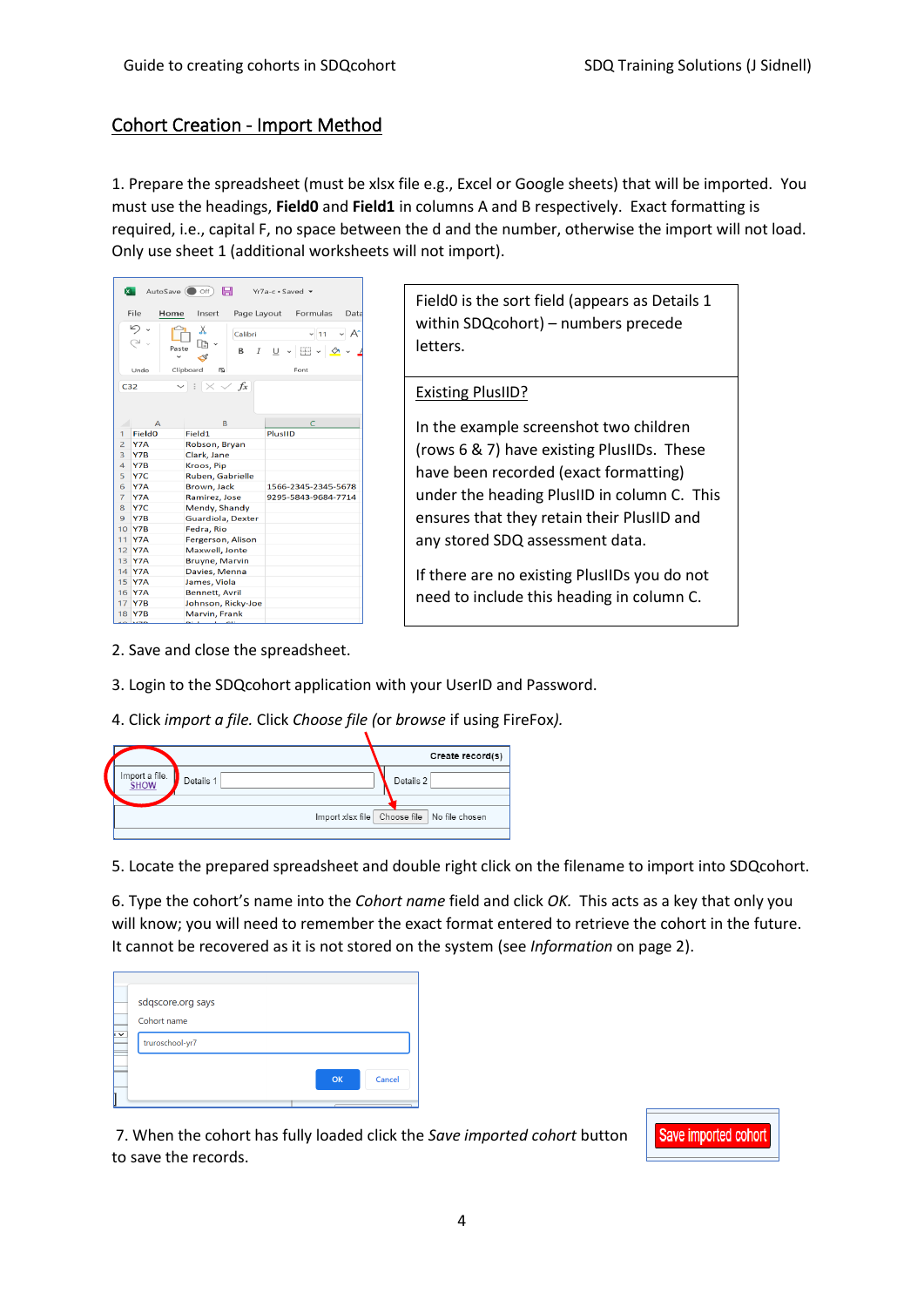8. Once you have finished adding to the cohort it is important that you use the *Backup cohort* tool to download a spreadsheet detailing the PlusIIDs against the details entered. Once allocated a PlusIID must be retained to ensure that a child's SDQ results are not lost.

| Backup cohort |  |
|---------------|--|
|               |  |

9. To import or create a  $2^{nd}$  cohort, logout to clear the screen and start the process anew.

# <span id="page-5-0"></span>Retrieving a Cohort

| Remote cohort storage function                                                                                                                                                                                                                                                                                                                                                                            |  |
|-----------------------------------------------------------------------------------------------------------------------------------------------------------------------------------------------------------------------------------------------------------------------------------------------------------------------------------------------------------------------------------------------------------|--|
| Note to those subject to European Union General Data Protection<br>Regulation (GDPR). The storage of strongly encrypted personal data<br>by us in a way that we cannot possibly decrypt it should qualify as "data<br>protection by design". If you have any reservations about our approach,<br>please contact us or do not use this application.                                                        |  |
| Note to users of this remote cohort storage function.<br>If you forget your cohort name, we have no way whatsoever of advising<br>you of it. It is not possible to decrypt or identify your cohort without the<br>EXACT cohort name and UserID (including capitalisation)! We<br>recommend you manually record all details to permit recovery, as well<br>as using the provided "Backup cohort" function. |  |
| <b>Cohort name:   graduation.vears</b>                                                                                                                                                                                                                                                                                                                                                                    |  |
|                                                                                                                                                                                                                                                                                                                                                                                                           |  |

1. Login with your UserID and Password and click *Check status*. In the Cohort name field type in the cohort name (must be exact) and click *Load remote cohort.* The cohort will appear on screen.

# Editing & Deleting Records

#### <span id="page-5-1"></span>**Editing**

To edit information in Details 1 and Details 2, click on the pencil image in the relevant child's row. The information will appear in the entry fields – make any changes here by clicking in the relevant entry field to activate the cursor. Click *Save row* to return the record to its place in the cohort. You cannot edit the PlusIIDs.

| <b>SHOW</b>                         | Import a file. | Details 1 2023 |                          |                                                |                          | Create record(s)<br>Details 2 Burgess, Andy<br>Get new PlusIID<br>Clear row<br>Save row |                                |                           |                |                    |                                      | In your one or your content name, we have no way whatsoever or authority<br>you of it. It is not possible to decrypt or identify your cohort without the<br>EXACT cohort name and UserID (including capitalisation)! We<br>recommend you manually record all details to permit recovery, as well<br>as using the provided "Backup cohort" function.<br>Cohort name: graduation.years |                                                                 |
|-------------------------------------|----------------|----------------|--------------------------|------------------------------------------------|--------------------------|-----------------------------------------------------------------------------------------|--------------------------------|---------------------------|----------------|--------------------|--------------------------------------|--------------------------------------------------------------------------------------------------------------------------------------------------------------------------------------------------------------------------------------------------------------------------------------------------------------------------------------------------------------------------------------|-----------------------------------------------------------------|
| Delete record(s)<br>Export SDQ data |                |                |                          | Data management<br>NeoVis table<br>Remote user |                          |                                                                                         | Reset filters<br>Backup cohort |                           |                | Load remote cohort |                                      |                                                                                                                                                                                                                                                                                                                                                                                      |                                                                 |
| $\blacktriangledown$                |                | Details :      | $\overline{\phantom{0}}$ | Details 2                                      | $\overline{\phantom{0}}$ | PlusIID                                                                                 | Edit                           | SDQ <sup>plus</sup>       | Vis            | Rpt                | Complete<br>$\overline{\phantom{a}}$ | Recent<br>$\overline{\phantom{a}}$                                                                                                                                                                                                                                                                                                                                                   | $\bullet$ $\boxdot$ Need help?<br>• Creating Cohorts User Guide |
| ⊽                                   |                | 2023           |                          | Burgess, Andy                                  |                          | 7131-1975-2685-9984                                                                     |                                | SDQ <sup>plus</sup>       | $\circledcirc$ | Rpt                | N/A                                  | N/A                                                                                                                                                                                                                                                                                                                                                                                  | • Generating & Scoring the SDQ User Guide                       |
| $\blacksquare$                      |                | 2023           |                          | Green, Bonnie                                  |                          | 1714-4358-3715-1168                                                                     | $\lambda$                      | SDQ <sup>plus</sup>       | $\circledcirc$ | Rpt                | N/A                                  | N/A                                                                                                                                                                                                                                                                                                                                                                                  | • Accessing SDQ Reports User Guide                              |
| $\overline{\mathbf{v}}$             |                | 2024           |                          | Best, Georgia                                  |                          | smart.tadpole.943                                                                       |                                | "I spo <sup>plus</sup> in | $\circledast$  | Rpt                | N/A                                  | N/A                                                                                                                                                                                                                                                                                                                                                                                  | Version: 1 June 2022                                            |

#### **Deleting**

To delete a record(s) first check the relevant check box within the child's row (the top check box next to N checks or unchecks all).

Then click *Delete records* and click *OK, OK*.

|                        |           |                                       |                 |                     | Data management     |                     |                           |                           |            |  |  |
|------------------------|-----------|---------------------------------------|-----------------|---------------------|---------------------|---------------------|---------------------------|---------------------------|------------|--|--|
| Delete record(s)       |           |                                       | Export SDQ data |                     |                     | NeoVis table        | Remote user               |                           |            |  |  |
|                        | N         | Details 1<br>$\overline{\phantom{a}}$ |                 | Details 2           |                     | PlusIID             | Edit                      | <b>SDQ<sup>plus</sup></b> | Vis        |  |  |
| ⊽                      |           | 2023                                  |                 | Burgess, Andy       |                     | 7131-1975-2685-9984 | r                         | SDQ <sup>plus</sup>       | $^{\circ}$ |  |  |
|                        | 2023      |                                       | Green, Bonnie   |                     | 1714-4358-3715-1168 | ٠                   | SDQ <sup>plus</sup>       | $\circledcirc$            |            |  |  |
|                        | 3<br>2024 |                                       | Best, Georgia   |                     | smart.tadpole.943   |                     | <b>SDQ<sup>plus</sup></b> | $\circledcirc$            |            |  |  |
| 2024<br>$\overline{4}$ |           | Best. Gina                            |                 | 1551-0597-8191-8043 | ٠                   | SDQ <sup>plus</sup> | $^{\circ}$                |                           |            |  |  |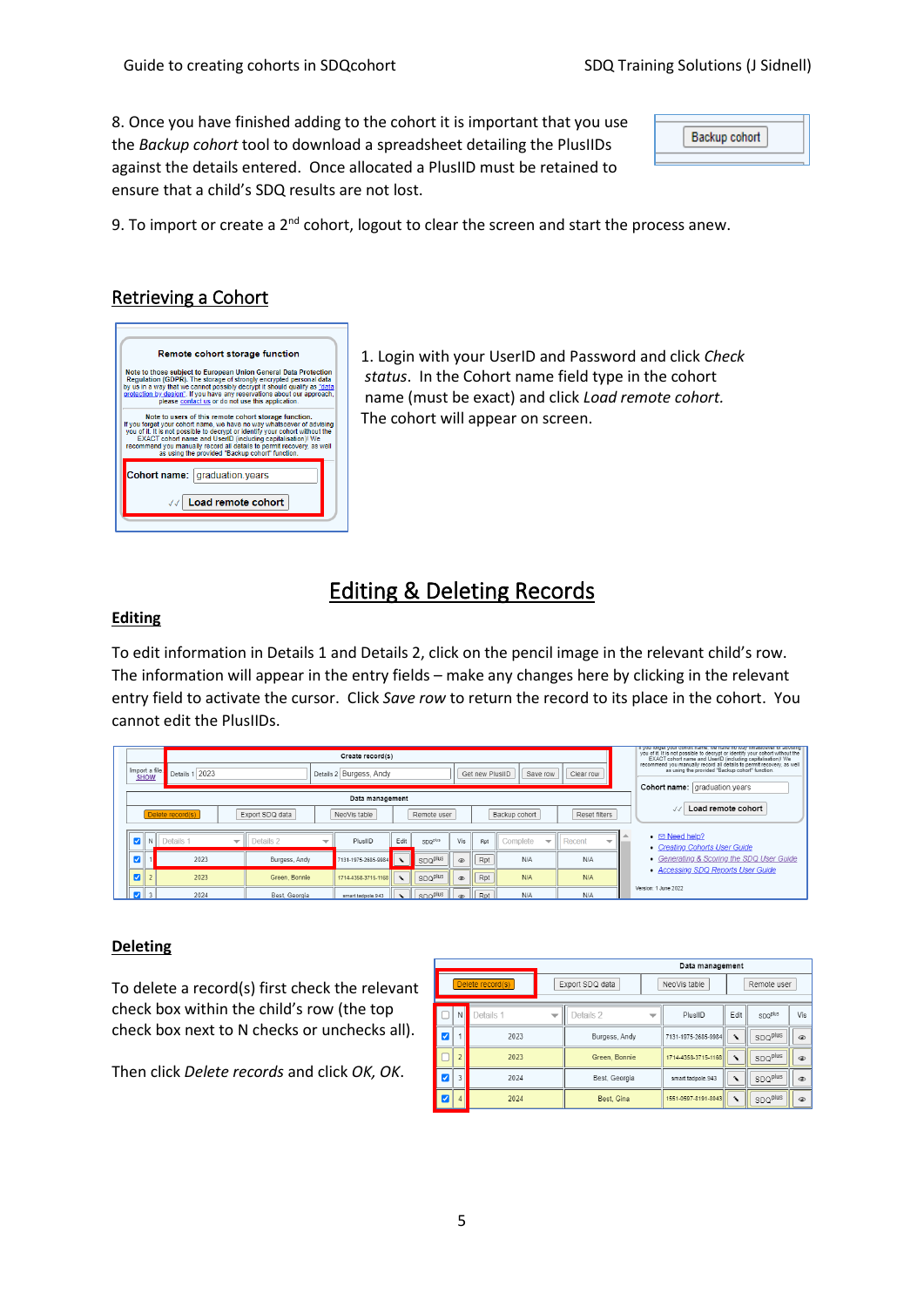# <span id="page-6-0"></span>Adding New Records to an Existing Cohort / Changing Cohort Name

## <span id="page-6-1"></span>Adding New Records – Manual Method

The simplest way to add a new record (for a child without an existing PlusIID) is to login, load the cohort and then use the Details 1 and Details 2 boxes to add the information about the child. Click Get new PlusIID and then click Save row.

|                                 |                 | Create record(s)            |                 |          |           |
|---------------------------------|-----------------|-----------------------------|-----------------|----------|-----------|
| a file<br>Import<br><b>SHOW</b> | 2024<br>Details | Ben<br>:`harlton<br>Details | Get new PlusIID | Save row | Clear row |

Refer to page 5, *Retrieving a Cohort* and page 2, *Cohort Creation - Manual Method* if you are unsure.

## <span id="page-6-2"></span>For Large Additions, Copying Records or Renaming Cohorts - Import Method

**INFORMATION – Please read before you begin.** It is essential that you take a backup of your existing cohort and save it safely (this can be used to rebuild a cohort, should there be any problems). Make a copy of the backup spreadsheet and save it with the name you propose to use for your new cohort - you can then add or change these spreadsheet records before import. **NEVER CHANGE A PLUSIID –** the system uses this to save data results to the correct child's record; likewise, if you only record the details in Field0 and Field1 and omit a previously assigned PlusIID the system will generate a new one resulting in the child's assessment data being split between two records.

1. To add new children's records fill in the details under Field0 and Field1 but leave the row in column C blank (the system will automatically generate a new PlusIID on import). Only sheet 1 will import. Remember where you have saved the spreadsheet and close it.

|              | Default                  |                                |                                             |                   |                     |                     | ell Page Layout             |  |  |
|--------------|--------------------------|--------------------------------|---------------------------------------------|-------------------|---------------------|---------------------|-----------------------------|--|--|
|              |                          |                                |                                             |                   |                     |                     |                             |  |  |
|              |                          |                                | <b>■ Keep</b> © Exit © New <b>I</b> Options | Normal Page Break | Preview             |                     | I <sup>m</sup> Custom Views |  |  |
|              |                          | Sheet View                     |                                             |                   |                     | Workbook Views      |                             |  |  |
|              |                          |                                |                                             |                   |                     |                     |                             |  |  |
| K6           |                          | $\vee$ $\vdots \times \vee$ fx |                                             |                   |                     |                     |                             |  |  |
|              |                          |                                |                                             |                   |                     |                     |                             |  |  |
|              | A                        |                                | B                                           |                   | $\mathcal{C}$       | D                   | E                           |  |  |
| $\mathbf{1}$ | <b>Field<sub>0</sub></b> | Field1                         |                                             | PlusIID           |                     |                     |                             |  |  |
| 18           |                          |                                | 2026 Jackson, Deanna                        |                   |                     | cheerful.mars.4586  |                             |  |  |
| 19           |                          | 2026 Polk, Fred                |                                             |                   | 1624-9459-2603-5048 |                     |                             |  |  |
| 20           |                          |                                | 2027 Kahn, Robbie                           |                   | 1439-3031-2338-0490 |                     |                             |  |  |
| 21           |                          |                                | 2027 Score, Christopher Ray                 |                   | 5099-9332-7488-9281 |                     |                             |  |  |
| 22           |                          | 2027 Brown, Billy              |                                             |                   | novel.lion.5551     |                     |                             |  |  |
| 23           |                          |                                | 2027 Dickson, Sandy                         |                   | 5539-3508-7470-0816 |                     |                             |  |  |
| 24           |                          |                                | 2027 Davidson, Rodney                       |                   | 8882-6242-0114-0724 |                     |                             |  |  |
| 25           |                          |                                | 2027 Brown, Everton                         |                   | 1095-7981-2709-1711 |                     |                             |  |  |
| 26           |                          |                                | 2027 Botherall, Andrea                      |                   | enabled.bee.4579    |                     |                             |  |  |
| 27           |                          |                                | 2026 Brooks, Dinah                          |                   | 4789-6239-1411-9494 |                     |                             |  |  |
| 28           |                          |                                | 2025 Henry, Trudy                           |                   | 6584-6472-8563-2240 |                     |                             |  |  |
| 29           | 2024 Morgan, Briony      |                                |                                             |                   |                     | 4559-6041-2502-9392 |                             |  |  |
| 30           |                          | 2023 Burgess, Andy             |                                             |                   |                     |                     |                             |  |  |
| 31           | 2024 Peters, Penny       |                                |                                             |                   |                     |                     |                             |  |  |
| 32           |                          |                                | 2026 Goodenough, Taylor                     |                   |                     |                     |                             |  |  |
| 33           |                          |                                | 2027 Avery, Latoya                          |                   |                     |                     |                             |  |  |
|              | í.                       |                                | SDQblockchain PlusIIDs tedsgrou             |                   | $\circledast$       |                     |                             |  |  |

IMPORTANT NOTE: Retaining the same cohort name

If you want to retain the same cohort name (e.g. adding records to an existing cohort) you will need to load the cohort on screen before you start the import process.

In this instance it is easier to just have the records you want added to the cohort listed on your spreadsheet. However, PlusIIDs that are recorded within the existing cohort and on the spreadsheet will be retained.

**Taking a backup is essential – if anything goes wrong you can use a backup to reinstate the original cohort.**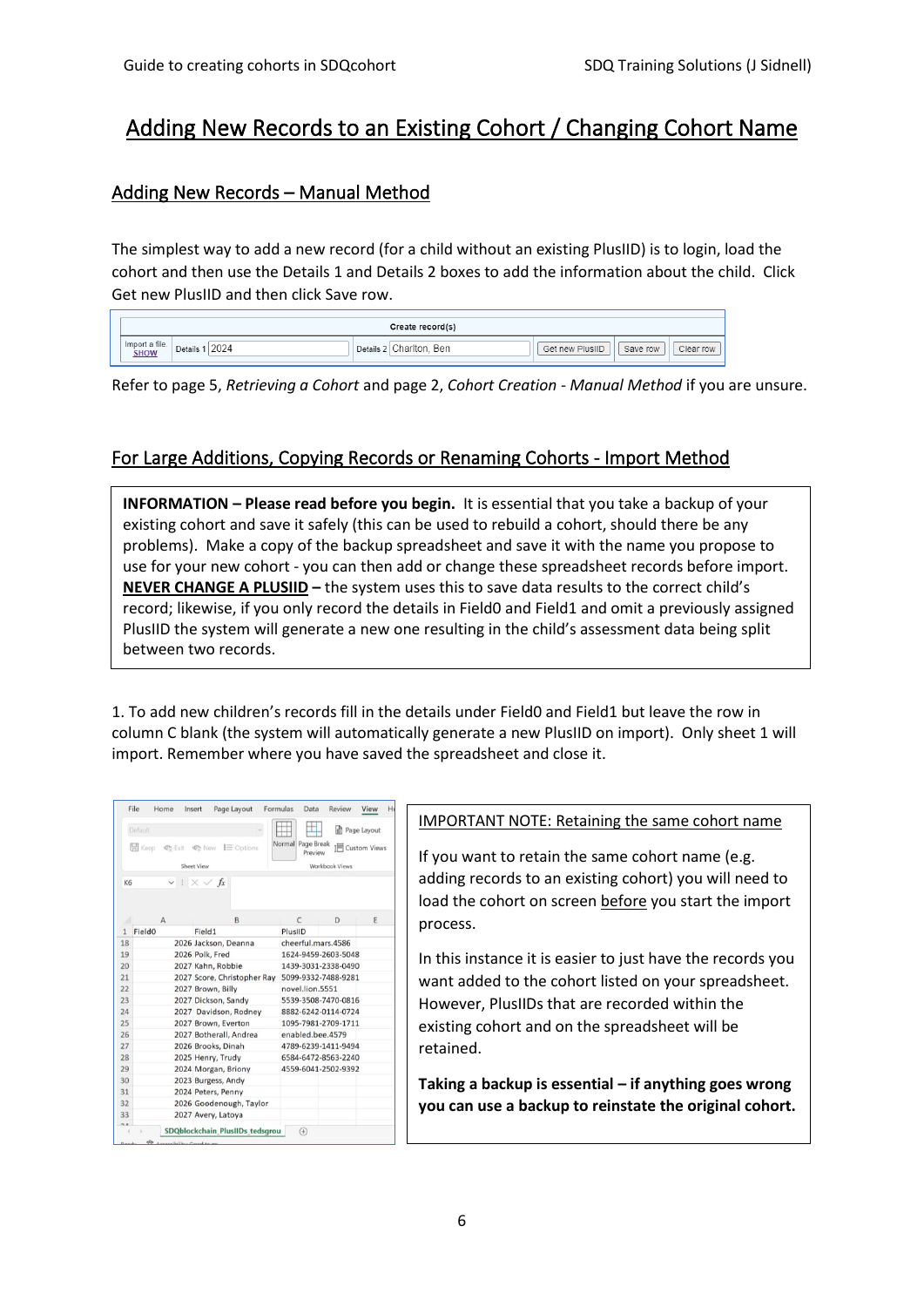- 2. Login to SDQcohort.
- 3. Click *Import a file Show –* the Import xlsx file tools will then appear.
- 4. Click *Choose file* (may be labelled Browse if using FireFox).

| iSDQ assessment tickets                                                                                        |                                        |
|----------------------------------------------------------------------------------------------------------------|----------------------------------------|
| $\rightarrow$ Select Duration $\rightarrow$ $\rightarrow$ Generate iSDQ(s)<br>Select Informant<br>$\checkmark$ |                                        |
|                                                                                                                | Create record(s)                       |
| Import a file.<br>Details 1<br><b>SHOW</b>                                                                     | Details 2                              |
| Choose file<br>2031 xlsx<br>Import xls <file< th=""><th></th></file<>                                          |                                        |
|                                                                                                                | <b><i><u><u> Laternais</u></u></i></b> |

5. Locate the spreadsheet and double left click on the filename to start the import.

| <b>O</b> Open                              |                                                  |                                                                 | $\times$<br>$\times$              |
|--------------------------------------------|--------------------------------------------------|-----------------------------------------------------------------|-----------------------------------|
| $\wedge$<br>$\rightarrow$<br>$\mathcal{L}$ | > This PC > Desktop ><br>U,<br>Ω<br>$\checkmark$ | Search Desktop                                                  |                                   |
| Organize *<br>New folder                   |                                                  | $\mathbb{R}$ . $\blacksquare$ . $\blacksquare$ . $\blacksquare$ |                                   |
| $\wedge$<br>OneDrive - Person              | $\widehat{\phantom{a}}$<br>Name                  | Date modified                                                   | Logout<br><b>itus</b><br>$\wedge$ |
|                                            | SDQcohort quides                                 | 21/05/2022 05:50                                                | <b>short</b>                      |
| This PC<br>$\checkmark$                    | SDOWD PDF                                        | 08/03/2022 07:09                                                |                                   |
| 3D Objects                                 | Session Plan 21 & 2022                           | 19/05/2022 17:25                                                |                                   |
| Desktop                                    | Zitelab                                          | 30/04/2022 08:32                                                | Clear row<br>ŵ                    |
| 编<br>Documents                             | exportPlusIIDs.tedtest.com/sqroup.16524259489    | 13/05/2022 08:27                                                |                                   |
| $\bigoplus$ Downloads                      | <b>3</b> graduation.years                        | 21/05/2022 06:37                                                | <b>HIDE</b>                       |
| $\sim$ $\sim$ $\sim$ $\sim$                | <b>Louisian</b><br><b>STATISTICS</b>             | 12/05/2022 05:51                                                |                                   |

6. Enter the cohort name in the *Cohort name* field and click *OK*.



7. Once the cohort has finished loading, click the *Save imported cohort* button and *OK* in the dialog box to save the cohort.

|             | GELTIEW PIUSIID             | <b>DAVE TU</b>                        |             |           |
|-------------|-----------------------------|---------------------------------------|-------------|-----------|
|             | <b>Save imported cohort</b> |                                       | <b>HIDE</b> | Cohort na |
| hanagement  |                             | Save your imported cohort or lose it! |             |           |
| Remote user | Backup cohort               | Reset filters                         |             |           |

8. Check all filter boxes next to the N column of the cohort by clicking in the top box, then click the *Backup cohort* button and save the spreadsheet safely on your own device (for more information on backups see page 3). When complete clicking *HIDE* will remove the extra tools from view.